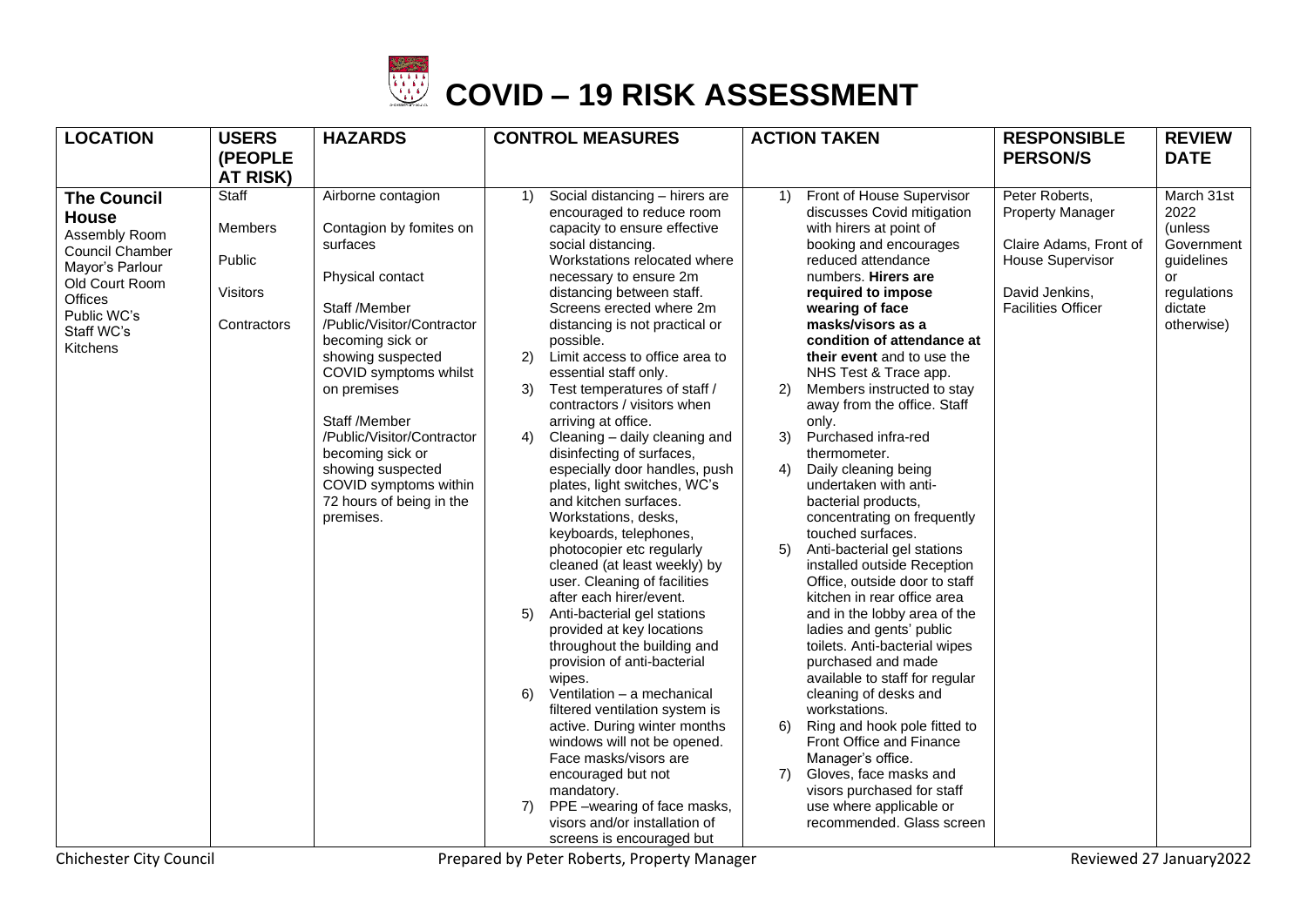|  |    | not mandatory in public            |    | in place between reception       |  |
|--|----|------------------------------------|----|----------------------------------|--|
|  |    | areas. All visitors to be          |    | and front office.                |  |
|  |    | requested to check in on the       | 8) | Office staff working from        |  |
|  |    | NHS Test & Trace app.              |    | home whenever possible to        |  |
|  | 8) | Staff working from home            |    | reduce staff numbers in          |  |
|  |    | where practicable to reduce        |    | building.                        |  |
|  |    | numbers in the building at         | 9) | Infra-red taps installed in all  |  |
|  |    | any one time. (refer to lone       |    | WC's.                            |  |
|  |    | working risk assessment            |    | 10) Meetings - staff and Council |  |
|  |    | when applicable - all staff        |    | briefings / working groups       |  |
|  |    | lone working to notify line        |    | are being held remotely by       |  |
|  |    | manager of work location,          |    | Zoom to negate the need for      |  |
|  |    | arrival and departure)             |    | physical interaction.            |  |
|  | 9) | Non-touch automation of            |    | 11) The Council House COVID-     |  |
|  |    | taps, WC flushes and light         |    | 19 Risk Assessment is given      |  |
|  |    | switches where practicable.        |    | to all hirers at point of        |  |
|  |    | 10) Hirers to be required to       |    | booking.                         |  |
|  |    | provide CCC with a COVID-          |    | 12) Hirers are required to       |  |
|  |    | 19 risk assessment. Event          |    | provide an event specific        |  |
|  |    | organisers to be briefed on        |    | risk assessment prior to         |  |
|  |    | CCC Covid-19 policy and to         |    | each event and as a              |  |
|  |    | be responsible for notifying       |    | condition of hire.               |  |
|  |    | their guests of any special        |    | 13) COVID-19 signage placed in   |  |
|  |    | conditions, especially with        |    | prominent view at all            |  |
|  |    | regard to restricted numbers       |    | entrances/exist to hire rooms    |  |
|  |    | in WC's and encouragement          |    | and toilets.                     |  |
|  |    | to practice good hand              |    |                                  |  |
|  |    | hygiene.                           |    |                                  |  |
|  |    | 11) Where applicable, hirers may   |    |                                  |  |
|  |    | be issued with special             |    |                                  |  |
|  |    | conditions of hire during          |    |                                  |  |
|  |    | COVID-19, in addition to           |    |                                  |  |
|  |    | normal hiring terms and            |    |                                  |  |
|  |    | conditions.                        |    |                                  |  |
|  |    | 12) Where applicable, notices will |    |                                  |  |
|  |    | be posted at all                   |    |                                  |  |
|  |    | entrances/exits of rooms           |    |                                  |  |
|  |    | giving details of control          |    |                                  |  |
|  |    | measures/guidelines.               |    |                                  |  |
|  |    | 13) When event bookings are        |    |                                  |  |
|  |    | taken, the Front of House          |    |                                  |  |
|  |    | Supervisor will ensure that        |    |                                  |  |
|  |    | there is sufficient time           |    |                                  |  |
|  |    | between events for                 |    |                                  |  |
|  |    | thoroughly cleaning and            |    |                                  |  |
|  |    | COVID control measures to          |    |                                  |  |
|  |    | be undertaken.                     |    |                                  |  |
|  |    | 14) In the event of anyone         |    |                                  |  |
|  |    | becoming ill or showing            |    |                                  |  |
|  |    |                                    |    |                                  |  |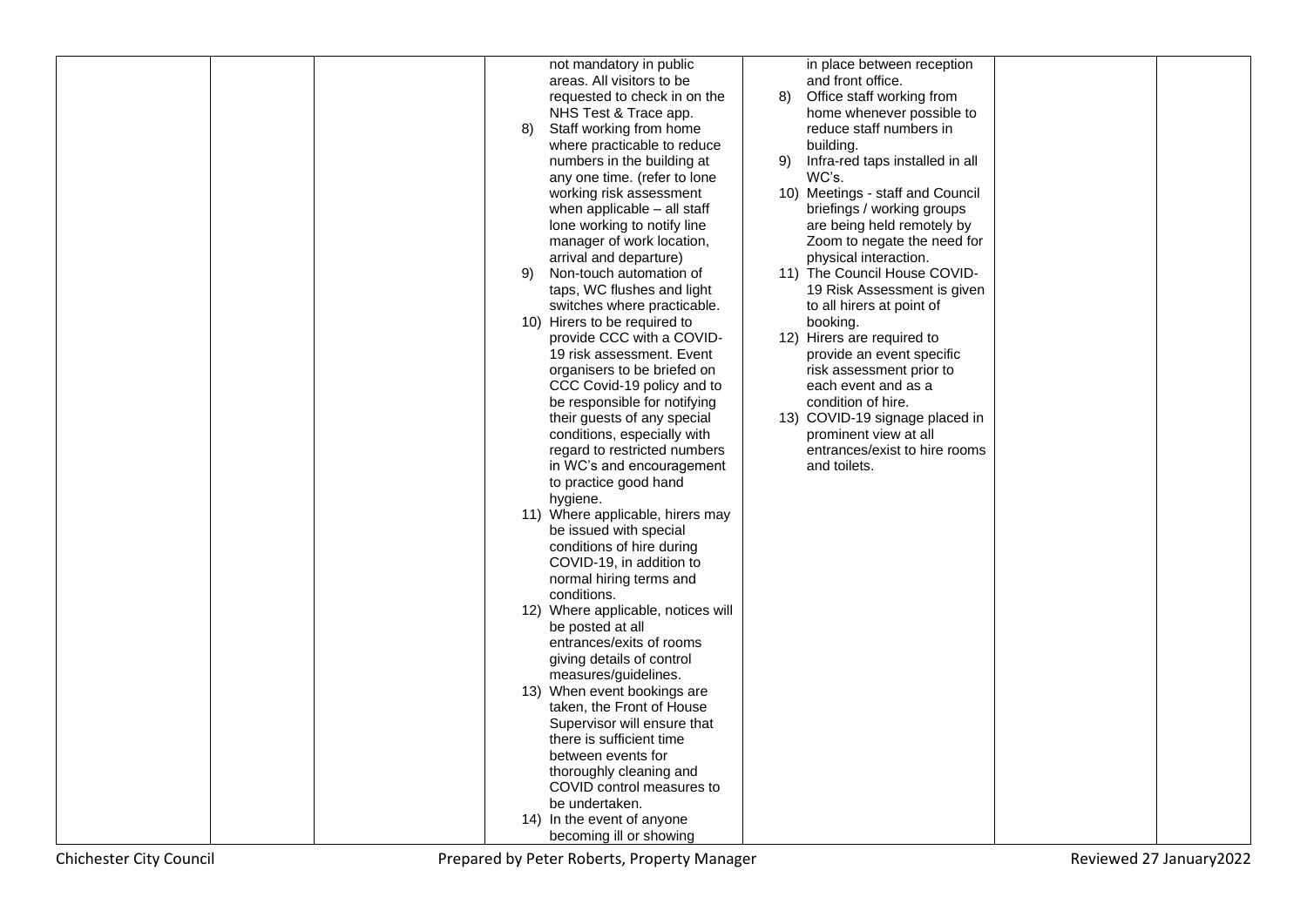|  | suspected COVID symptoms        |  |  |
|--|---------------------------------|--|--|
|  | whilst in the building; Rear of |  |  |
|  | Crush Bar designated as         |  |  |
|  | isolation zone until transport  |  |  |
|  | home or to hospital is          |  |  |
|  | available. Other people with    |  |  |
|  | whom they have been in          |  |  |
|  | contact with will be asked for  |  |  |
|  | contact details before being    |  |  |
|  | asked to leave the premises.    |  |  |
|  | The NHS Test and Trace          |  |  |
|  | service will be informed.       |  |  |
|  | The parts of the building       |  |  |
|  | which the potentially infected  |  |  |
|  | person/s have used will be      |  |  |
|  | closed for 72 hours and a       |  |  |
|  | decontamination clean will be   |  |  |
|  | carried out in accordance       |  |  |
|  | with PHE guidance and with      |  |  |
|  | suitable PPE. Any waste will    |  |  |
|  | be put in a sealed plastic bag  |  |  |
|  | and secured for 72 hours        |  |  |
|  | before being disposed of in     |  |  |
|  | the external bins. Cleaning     |  |  |
|  | staff will be instructed to     |  |  |
|  | launder all personal clothing   |  |  |
|  | worn during decontamination     |  |  |
|  | as soon as they arrive home.    |  |  |
|  | 15) In the event of someone     |  |  |
|  | becoming ill or showing         |  |  |
|  | suspected COVID symptoms        |  |  |
|  | within 7 days of having been    |  |  |
|  | in the building: The NHS Test   |  |  |
|  | and Trace service will be       |  |  |
|  | informed.                       |  |  |
|  | The parts of the building       |  |  |
|  | which they have used will be    |  |  |
|  | closed for 72 hours and a       |  |  |
|  | decontamination clean will be   |  |  |
|  | carried out in accordance       |  |  |
|  | with PHE guidance and with      |  |  |
|  | suitable PPE. Any waste will    |  |  |
|  | be put in a sealed plastic bag  |  |  |
|  | and secured for 72 hours        |  |  |
|  | before being disposed of in     |  |  |
|  | the external bins. Cleaning     |  |  |
|  | staff will be instructed to     |  |  |
|  |                                 |  |  |
|  | launder all personal clothing   |  |  |